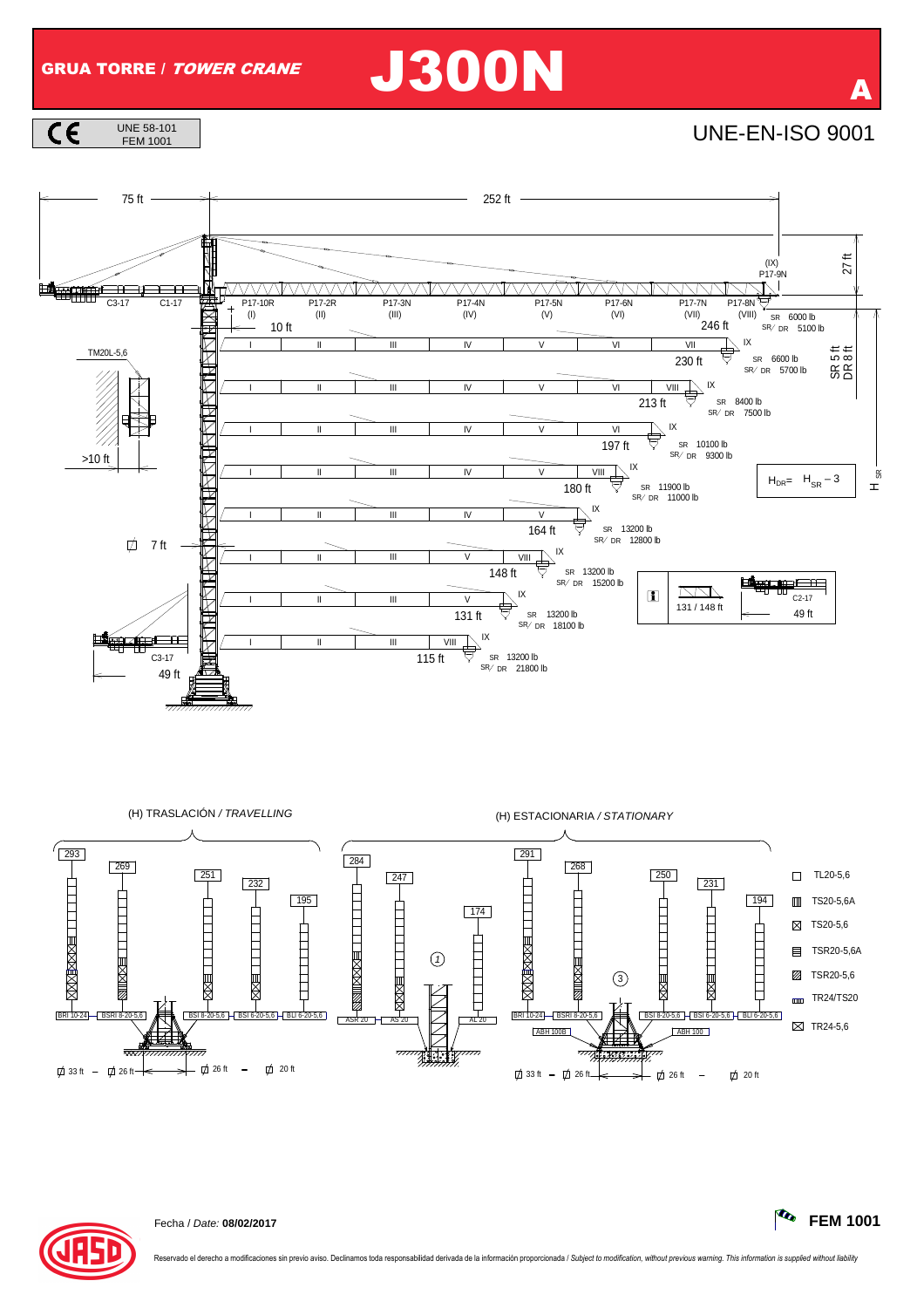| <b>CARGAS / LOADS</b><br><b>J300N.A</b> |          |       |                                           |       |       |       |       |      |      |      |  |  |  |  |
|-----------------------------------------|----------|-------|-------------------------------------------|-------|-------|-------|-------|------|------|------|--|--|--|--|
|                                         |          |       | Cargas máximas / Maximum loads            |       |       |       |       |      |      |      |  |  |  |  |
| لمہما                                   | SR (lb)  |       | Single Reeving -13200 lb                  |       |       |       |       |      |      |      |  |  |  |  |
| $\Box$                                  | 13200 lb |       | Alcance del gancho [ft] / Hook reach [ft] |       |       |       |       |      |      |      |  |  |  |  |
| [ft]                                    | $@$ (ft) | 115   | 131                                       | 148   | 164   | 180   | 197   | 213  | 230  | 246  |  |  |  |  |
| 246                                     | 125      | 13200 | 12500                                     | 10900 | 9700  | 8700  | 7800  | 7100 | 6500 | 6000 |  |  |  |  |
| 230                                     | 127      | 13200 | 12700                                     | 11100 | 9900  | 8800  | 8000  | 7200 | 6600 |      |  |  |  |  |
| 213                                     | 143      | 13200 | 13200                                     | 12800 | 11400 | 10200 | 9200  | 8400 |      |      |  |  |  |  |
| 197                                     | 156      | 13200 | 13200                                     | 13200 | 12500 | 11200 | 10100 |      |      |      |  |  |  |  |
| 180                                     | 164      | 13200 | 13200                                     | 13200 | 13200 | 11900 |       |      |      |      |  |  |  |  |
| 164                                     | 164      | 13200 | 13200                                     | 13200 | 13200 |       |       |      |      |      |  |  |  |  |
| 148                                     | 148      | 13200 | 13200                                     | 13200 |       |       |       |      |      |      |  |  |  |  |
| 131                                     | 131      | 13200 | 13200                                     |       |       |       |       |      |      |      |  |  |  |  |
| 115                                     | 115      | 13200 |                                           |       |       |       |       |      |      |      |  |  |  |  |

|              | SR/DR (lb)                                   | Cargas máximas / Maximum loads                     |       |       |       |       |               |       |       |      |      |      |      |
|--------------|----------------------------------------------|----------------------------------------------------|-------|-------|-------|-------|---------------|-------|-------|------|------|------|------|
| <u>ף הקי</u> |                                              | Single Reeving / Double Reeving - 13200 / 26500 lb |       |       |       |       |               |       |       |      |      |      |      |
| <u>NN S</u>  | 13200<br>/26500                              | Alcance del gancho [ft] / Hook reach [ft]          |       |       |       |       |               |       |       |      |      |      |      |
| [lb]         | $\mathsf{lb} \mathsf{@} \dots \mathsf{(ft)}$ | 66                                                 | 82    | 98    | 115   | 131   | 148           | 164   | 180   | 197  | 213  | 230  | 246  |
| 246          | 120                                          | 13200                                              | 13200 | 13200 | 13200 | 11800 | 10200<br>8900 |       | 7900  | 7000 | 6300 | 5600 | 5100 |
|              | 65                                           | 26300                                              | 20500 | 16600 | 13900 |       |               |       |       |      |      |      |      |
| 230          | 121                                          | 13200                                              | 13200 | 13200 | 13200 | 12000 | 10400         | 9100  | 8000  | 7100 | 6400 | 5700 |      |
|              | 66                                           | 26500                                              | 20800 | 16900 | 14100 |       |               |       |       |      |      |      |      |
| 213          | 136                                          | 13200                                              | 13200 | 13200 | 13200 | 13200 | 12000         | 10500 | 9300  | 8300 | 7500 |      |      |
|              | 74                                           | 26500                                              | 23700 | 19300 | 16200 | 13800 |               |       |       |      |      |      |      |
| 197          | 148                                          | 13200                                              | 13200 | 13200 | 13200 | 13200 | 13200         | 11600 | 10300 | 9300 |      |      |      |
|              | 81                                           | 26500                                              | 25900 | 21200 | 17800 | 15200 |               |       |       |      |      |      |      |
| 180          | 155                                          | 13200                                              | 13200 | 13200 | 13200 | 13200 | 13200         | 12400 | 11000 |      |      |      |      |
|              | 85                                           | 26500                                              | 26500 | 22400 | 18800 | 16100 | 14100         |       |       |      |      |      |      |
| 164          | 159                                          | 13200                                              | 13200 | 13200 | 13200 | 13200 | 13200         | 12800 |       |      |      |      |      |
|              | 87                                           | 26500                                              | 26500 | 23100 | 19400 | 16600 | 14500         |       |       |      |      |      |      |
| 148          | 148                                          | 13200                                              | 13200 | 13200 | 13200 | 13200 | 13200         |       |       |      |      |      |      |
|              | 91                                           | 26500                                              | 26500 | 24100 | 20300 | 17400 | 15200         |       |       |      |      |      |      |
| 131          | 131                                          | 13200                                              | 13200 | 13200 | 13200 | 13200 |               |       |       |      |      |      |      |
|              | 93                                           | 26500                                              | 26500 | 25000 | 21000 | 18100 |               |       |       |      |      |      |      |
| 115          | 115                                          | 13200                                              | 13200 | 13200 | 13200 |       |               |       |       |      |      |      |      |
|              | 97                                           | 26500                                              | 26500 | 25900 | 21800 |       |               |       |       |      |      |      |      |



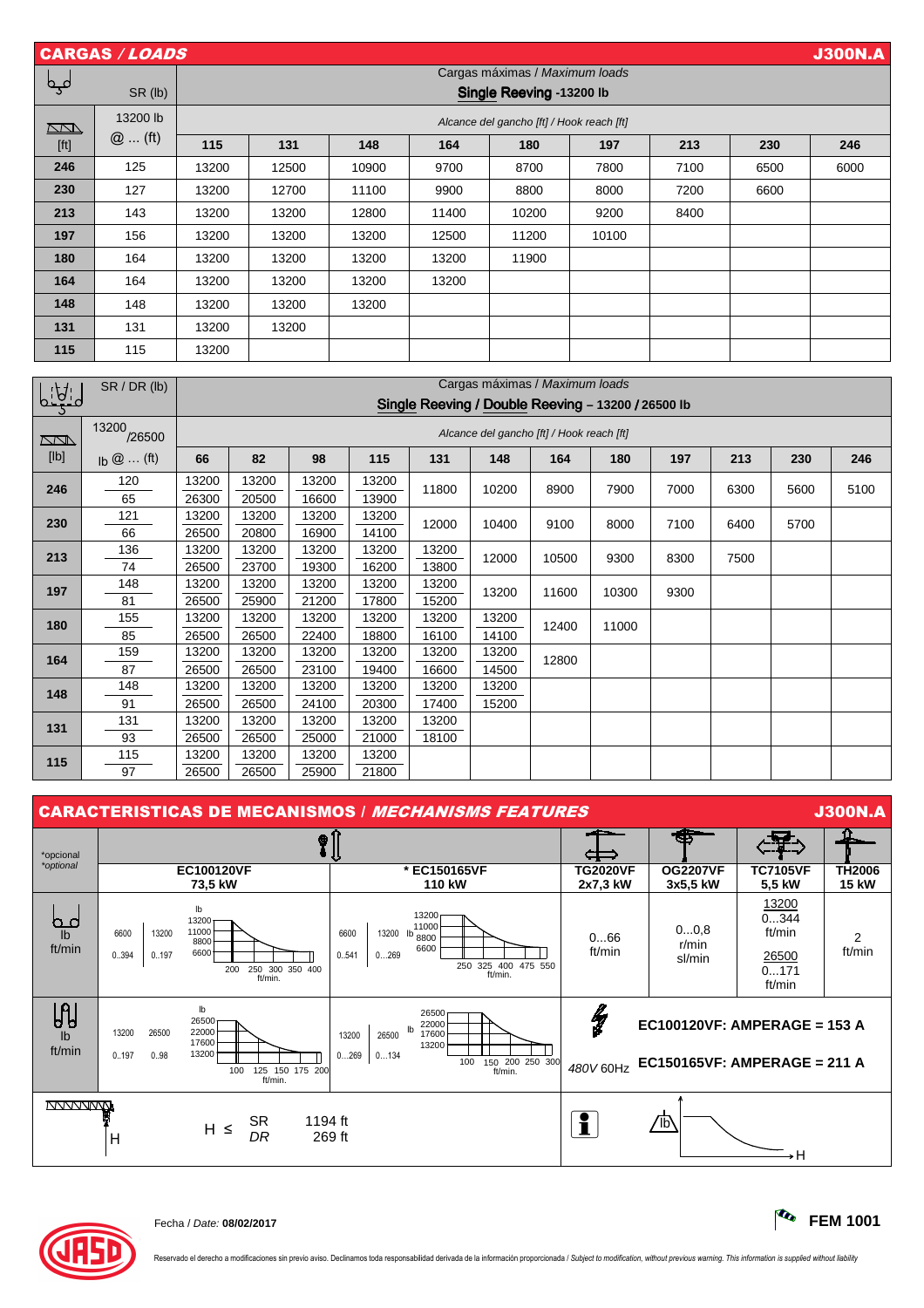| <b>LISTA DE EMBARQUE / PACKING LIST</b>                                                                        |                                            |                      |              |              |             |             | <b>J300N.A</b> |
|----------------------------------------------------------------------------------------------------------------|--------------------------------------------|----------------------|--------------|--------------|-------------|-------------|----------------|
| <b>DENOMINACIÓN / DENOMINATION</b>                                                                             |                                            |                      |              | $L$ [ft]     | A [ft]      | $H$ [ft]    | $P / W$ [lb]   |
|                                                                                                                | TLI20-5,6                                  |                      |              | 19.3         | 7.6         | 7.7         | 9330           |
| Torre inferior                                                                                                 | TSI20-5,6                                  |                      |              | 19.6         | 7.6         | 7.8         | 11880          |
| Lower tower                                                                                                    | TSRI20-5,6                                 |                      |              | 19.7         | 7.4         | 7.4         | 14470          |
|                                                                                                                | TRID24-5,6<br><b>TL20</b>                  |                      |              | 19.7<br>13.7 | 10.5<br>7.2 | 10.5<br>7.5 | 18520<br>4620  |
|                                                                                                                | TL20-5,6                                   |                      |              | 19.3         | 7.6         | 7.7         | 6480           |
|                                                                                                                | TS20-5,6                                   |                      |              | 19.6         | 7.6         | 7.8         | 7950           |
| Torre                                                                                                          | TSR20-5,6                                  |                      |              | 19.7         | 7.4         | 7.4         | 9400           |
| Tower                                                                                                          | <b>TSR20-5,6A</b>                          |                      |              | 19.4         | 7.8         | 7.6         | 8020           |
|                                                                                                                | TS20-5,6A                                  |                      |              | 19.6         | 7.8         | 7.6         | 9310           |
|                                                                                                                | TR24-5,6                                   |                      |              | 19.7         | 9.1         | 9.3         | 10200          |
|                                                                                                                | TRD24-5,6                                  |                      |              | 19.6         | 9.0         | 7.5         | 11310          |
| Torre asiento pista + base punta de torre + orientación<br>Slewing table + tower head base + slewing mechanism |                                            |                      |              | 16.7         | 8.3         | 7.4         | 16290          |
| Punta de torre<br><b>Tower</b> head                                                                            |                                            |                      |              | 26.9         | 4.6         | 6.0         | 6220           |
| Conjunto asiento pista, punta de torre, orientación<br>Slewing table assembl $+$ , tower head $+$ slewing      |                                            |                      |              | 39.9         | 10.0        | 8.1         | 23700          |
|                                                                                                                | P17-10R (I)                                |                      |              | 28.9         | 5.5         | 6.5         | 3840           |
|                                                                                                                | P17-2R (II)<br>P17-3N (III)<br>P17-4N (IV) |                      |              | 33.4         | 5.2         | 6.7         | 4520           |
|                                                                                                                |                                            |                      |              | 33.4         | 5.2         | 6.7         | 4340           |
| Tramo de pluma                                                                                                 |                                            |                      |              | 33.4         | 5.2         | 6.2         | 3700           |
| <b>Jib section</b>                                                                                             | P17-5N (V)<br>P17-6N (VI)                  |                      |              | 33.4<br>33.4 | 5.2<br>5.2  | 6.5<br>6.5  | 3370<br>3200   |
|                                                                                                                | P17-7N (VII)                               |                      |              | 33.4         | 5.2         | 6.2         | 2570           |
|                                                                                                                | P17-8N (VIII)                              |                      |              | 17.4         | 5.2         | 6.2         | 1640           |
|                                                                                                                | P17-9N (IX)                                |                      |              | 7.1          | 5.2         | 7.2         | 930            |
| Polipasto                                                                                                      |                                            | <b>SR</b>            |              |              |             |             | 650            |
| Hook assembly                                                                                                  |                                            | <b>DR</b>            | $\mathbb{F}$ | 3.5<br>3.9   | 1.0<br>1.2  | 3.1<br>6.5  | 1280           |
|                                                                                                                |                                            |                      |              |              |             |             |                |
| Tirante sostén pluma<br>Jib support tie                                                                        |                                            | Long<br><b>Short</b> |              | 16.3<br>19.8 | 1.3<br>0.7  | 2.4<br>2.3  | 3540<br>1920   |
|                                                                                                                |                                            |                      |              |              |             |             |                |
| Carro                                                                                                          |                                            | <b>SR</b>            |              | 5.8          | 7.6         | 9.9         | 880            |
| Trolley                                                                                                        |                                            | <b>DR</b>            |              | 6.3          | 7.7         | 9.9         | 1280           |
| Contrapluma con plataformas<br>Counterjib with platforms                                                       |                                            |                      |              | 39.7         | 9.1         | 2.0         | 6800           |
| Prolongación contrapluma con plataforma                                                                        |                                            |                      |              |              |             |             |                |
| Counterjib extension with platform                                                                             |                                            |                      |              | 27.2         | 6.3         | 1.9         | 4240           |
| Plataforma y cabina<br>Platform and cabin                                                                      |                                            |                      |              | 12.3         | 6.7         | 7.9         | 2820           |
| Soporte y elevación (sin cable)                                                                                |                                            | EC 100120 VF         | ட்டு<br>41 P | 10.5         | 7.5         | 7.2         | 8600           |
| Support and hoisting (without rope)                                                                            |                                            | EC 150165 VF         |              | 10.5         | 7.5         | 7.2         | 8600           |
| Transporte torre de montaje<br>Jacking cage transport                                                          |                                            | TM20L-5,6            | Ŧ.<br>A      | 31.3         | 6.8         | 8.3         | 12540          |

| <b>J300N.A</b><br><b>LASTRES INFERIORES / LOWER BALLASTS</b> |                    |        |  |        |        |        |        |  |  |
|--------------------------------------------------------------|--------------------|--------|--|--------|--------|--------|--------|--|--|
| <b>BRI 10-24</b>                                             | H(f <sub>t</sub> ) | 218    |  |        | 254    | 291    |        |  |  |
|                                                              | P (lb)             | 132300 |  |        | 158700 | 211600 |        |  |  |
| <b>BSRI 8-20-5,6</b>                                         | H(f <sub>t</sub> ) | 177    |  | 213    |        | 268    |        |  |  |
|                                                              | P (lb)             | 132300 |  | 158700 |        |        | 264600 |  |  |
| <b>BSI 8-20-5,6</b>                                          | H(f <sub>t</sub> ) | 177    |  |        | 213    |        | 250    |  |  |
|                                                              | $P$ (lb)           | 132300 |  |        | 158700 |        | 211600 |  |  |
| <b>BSI 6-20-5.6</b>                                          | H(ft)              | 103    |  | 140    | 195    |        | 232    |  |  |
|                                                              | $P$ (lb)           | 132300 |  | 158700 | 211600 |        | 264600 |  |  |
| <b>BLI 6-20-5.6</b>                                          | H(f <sub>t</sub> ) | 103    |  | 139    |        | 195    |        |  |  |
|                                                              | P (lb)             | 132300 |  | 158700 |        | 211600 |        |  |  |

H: Altura bajo gancho */ Height under hook*<br>Para alturas intermedias tomar el lastre correspondiente a la altura superior */ For intermediate heights take the ballast corresponding to the higher height*